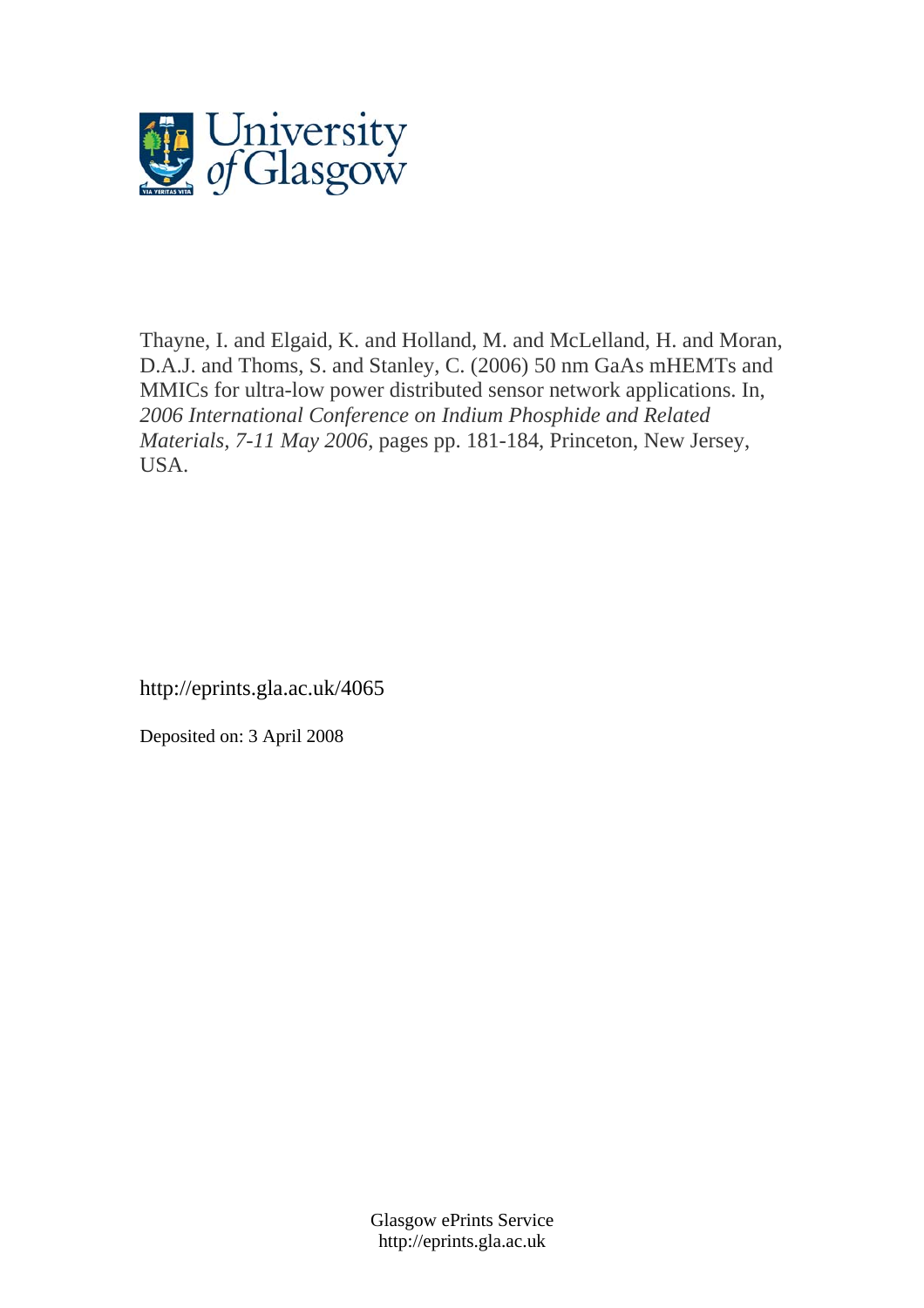# **50 nm GaAs mHEMTs AND MMICs FOR ULTRA-LOW POWER DISTRIBUTED SENSOR NETWORK APPLICATIONS**

Iain Thayne, Khaled Elgaid, Martin Holland, Helen McLelland, David Moran, Stephen Thoms, Colin Stanley

> *Speckled Computing Consortium, Ultrafast Systems Group, Nanoelectronics Research Centre, University of Glasgow, G12 8LT, Scotland UK ithayne@elec.gla.ac.uk*

# Abstract

We report well-scaled 50 nm GaAs metamorphic HEMTs (mHEMTs) with DC power consumption in the range 1-150  $\mu$ W/ $\mu$ m demonstrating f<sub>T</sub> of 30-400 GHz. These metrics enable the realisation of ultra-low power (<500 µW) radio transceivers for autonomous distributed sensor network applications.

# I. INTRODUCTION

Autonomous distributed wireless sensor networks, examples of which include the Speckled Computing Consortium in Scotland [1] or the PicoRadio Project in the Berkeley Wireless Radio Center [2], are widely predicted to have major growth opportunities in the coming years in numerous imaging, safety, biomedical and environmental applications.

In most of these areas, the design challenges are somewhat different from contemporary wireless communications systems in that data rates will be in the order of hundreds of kbits per second and power consumption and size of the sensor node are the key issues [3]. Truly "plug and forget" functionality and the opportunity to embed the sensor nodes into everyday objects or the surrounding environment requires small volume solutions, the majority of which will be occupied by a battery to prolong lifetime.

The Speckled Computing Consortium is currently developing sensor nodes which will be 5mm x 5mm x 5mm in dimension and in addition to various sensors such as pressure, temperature etc. also includes a rechargeable battery, wireless communication (radio including an integrated antenna and optical strategies are being investigated), on-board signal processing and a stripped down microprocessor in the 125 mm<sup>3</sup> volume.

An autonomous sensor node of this volume requires that the majority is occupied by the battery to maximise node lifetime. As a result, the antenna and radio transceiver must fit into an area of 5mm x 5mm and also have low profile to minimise the volume occupied. This would suggest operating at high carrier frequencies to minimise the antenna size, however this results in additional inter-node free space loss and therefore a requirement to consume more power in the radio transceiver to transmit higher power signals and produce higher gain in the receiver chain. Operating at lower frequencies has the

advantage of reduced free space losses and therefore lower transmit power requirements, but at the expense of a larger antenna size.

In both cases, an ultra-low power transistor technology is required to optimally utilise the available battery power for inter-node communication.

In this work, the ultra-low power performance of an aggressively scaled 50 nm GaAs metamorphic HEMT (mHEMT) technology is presented, and shown to significantly outperform high performance silicon-based RF CMOS technologies. Indeed, the technology presented here is at least comparable with, and in certain low power bias conditions, outperforms InSb-based solutions, recently acknowledged as an ultra-low power device technology [4]. Finally, we present simulations of the performance of ultra-low power radio transceiver circuits based on the 50 nm GaAs mHEMT technology which suggest that sub-500µW DC power consumption can be easily achieved for on-off-keyed halfduplex inter-node communication, and that by working with carrier frequencies up to 25 GHz, the whole transceiver including integrated antenna, can be fitted into a 5mm x 5mm chip area.

### II. DEVICE TECHNOLOGY AND ULTRA-LOW POWER PERFORMANCE

The 50 nm gate length device technology is based on an aggressively scaled, double δ-doped  $In_{0.52}Al_{0.48}As/In_{0.53}Ga_{0.47}As$  GaAs mHEMT layer structure shown in Fig 1. Room temperature Hall mobility Room temperature Hall mobility measurements show a typical electron sheet charge density of  $2.31 \times 10^{12}$  cm<sup>-2</sup> and a mobility of 6470 cm<sup>2</sup>/Vs after selective removal of the highly doped  $In<sub>0.53</sub>Ga<sub>0.47</sub>As$  cap layer. Full process details including the realisation of the 50 nm gate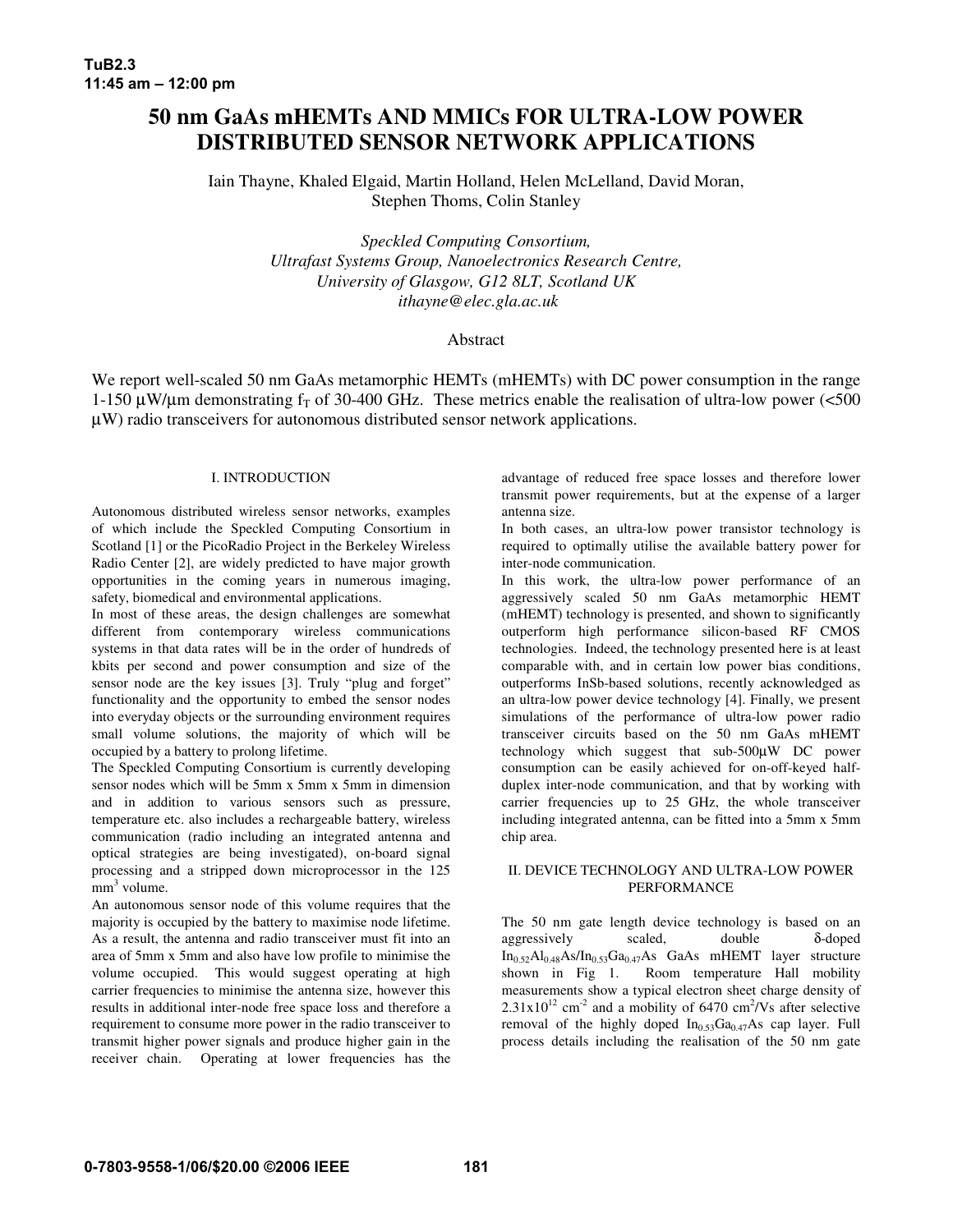length T-gates and selective wet-chemical etch gate recess, both shown in Fig 2, are described in [5].

Fig 3 shows plots of  $h_{21}$  as a function of frequency at the extremes of DC power consumption in this study. At a drain bias of 0.3V and DC power consumption of 0.6 $\mu$ W/ $\mu$ m, an f<sub>T</sub> of 22 GHz is obtained.

| In <sub>0.53</sub> Ga <sub>0.47</sub> As n = $1x10^{19}$ cm <sup>-3</sup> |  |  |  |  |
|---------------------------------------------------------------------------|--|--|--|--|
| 20 nm In $_{0.52}$ Al $_{0.48}$ As Barrier                                |  |  |  |  |
| $\delta$ -doping                                                          |  |  |  |  |
| $4x10^{12}$ cm <sup>-2</sup>                                              |  |  |  |  |
| 15 nm In <sub>0.53</sub> Ga <sub>0.47</sub> As Channel                    |  |  |  |  |
| InAlAs/InGaAs Superlattice<br>Buffer                                      |  |  |  |  |
| S.I. GaAs Substrate                                                       |  |  |  |  |

*Fig 1 – GaAs mHEMT Layer Structure*



*Fig 2 – Micrograph of 50 nm T-gate in Selective Gate Recess*



 $Fig 3 - 50$  *nm*  $mHEMTf_T$  *for* 0.6 *and* 120  $\mu$ W/ $\mu$ *m DC power consumption*

At a drain bias of 0.6V and DC power consumption of  $152\mu$ W/ $\mu$ m, an f<sub>T</sub> of 408 GHz is obtained. At this latter bias condition, the noise figure and associated gain of the devices are indicated in Table 1 for the 2.45 GHz and 24 GHz ISM bands.

*Table 1 – Noise Performance of 50 nm GaAs mHEMT technology at 152*µ*W/*µ*m power consumption*

| Frequency (GHz) | $NF_{\text{mir}}$ | άB   |
|-----------------|-------------------|------|
| 4.45            |                   | 44.J |
|                 |                   |      |

Fig 4 compares the  $f_T/DC$  power consumption performance of the 50 nm GaAs mHEMT technology with 90 nm (60 nm physical gate length) silicon RF CMOS and 85 nm InSb quantum well transistors (QWT) described in [4].



*Fig 4 – Comparison of ultra-low power GaAs mHEMT, InSb QWT and Si RF CMOS technologies (from [4])*

As can be seen, the GaAs mHEMTs offer significant advantages in comparison with the silicon RF CMOS technology, and whilst having slightly inferior performance for drain bias of 0.3 V (10% lower), outperform the InSb QWT technology for drain biases of 0.5 V and 0.6 V (up to 33% higher).

### III. ULTRA-LOW POWER MMIC DEMONSTRATORS

For inter-node separations of less than 1m, as envisioned in the Speckled Computing Consortium distributed sensor network solutions, it is estimated that transmit powers of around –10 dBm will be required. A simple half-duplex onoff-keyed (OOK) modulation strategy is being implemented in which an oscillator at the transmit side is directly modulated with an information stream of up to 200kbits<sup>-1</sup>. At the receiver side, a number of circuit topologies are being investigated including incoherent reception using a low noise amplifier and diode detector or super-regenerative receivers.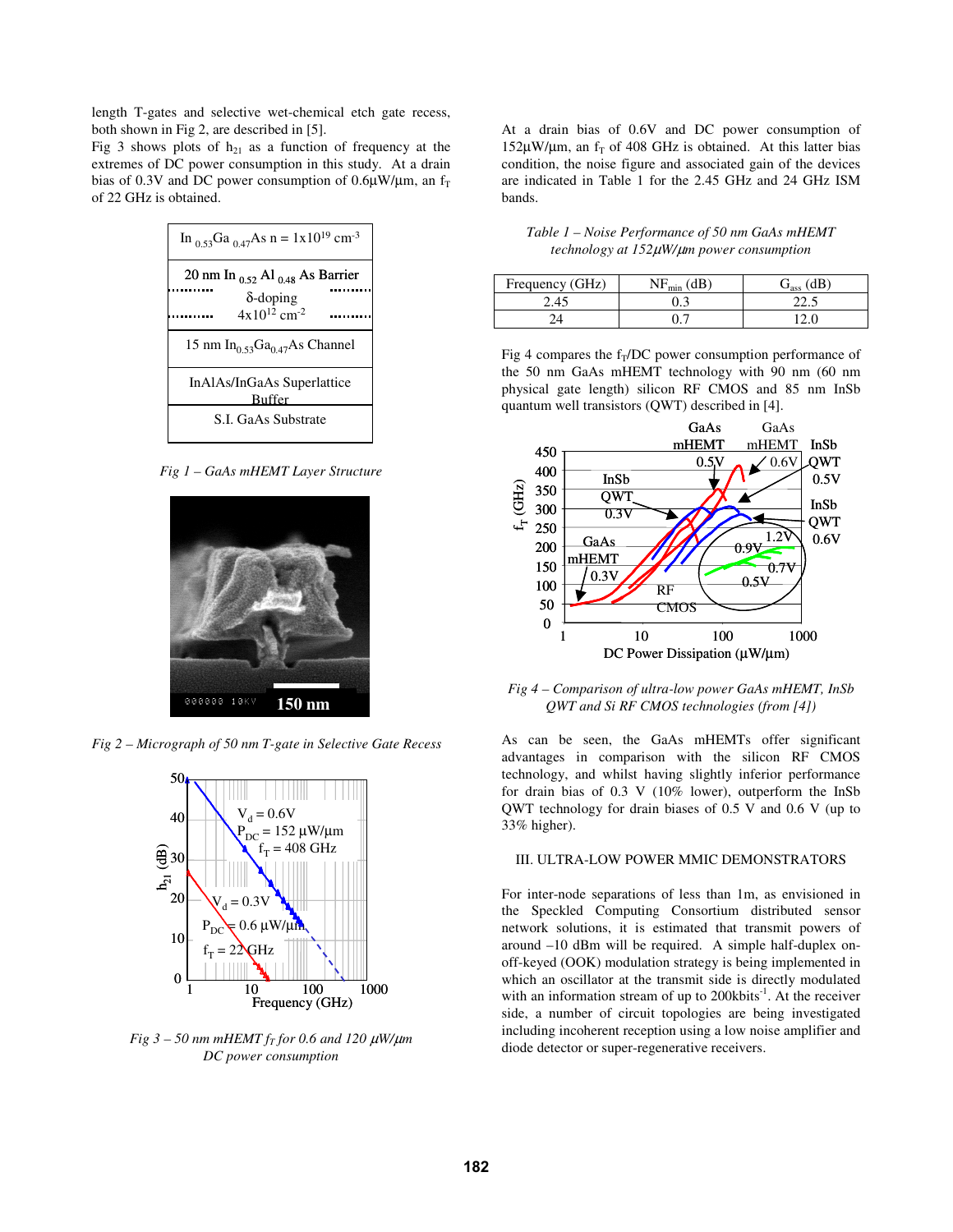Based on the measured characteristics of the 50 nm GaAs mHEMTs described above, a range of MMIC demonstrators targeted at ISM bands have been designed. By operating at 2.45 GHz, a 5mm x 5mm transceiver solution based on lumped element matching networks can be achieved. Figs 5 and 6 show the simple, single transistor amplifier and oscillator circuit topologies used in this design study. Chip sizes of the amplifier and oscillator are 1.25 x 1.2 mm and 2.3 x 1.2 mm respectively. DC power consumption in both circuits is predicted, by simulation, to be  $300 \mu W$ . For similarly modest power consumption, the low power performance of the 50 nm GaAs mHEMT technology enables transceiver operation up to 24 GHz, where distributed matching techniques can this time be used to reduce losses associated with lumped matching elements whilst simultaneously meeting the maximum chip area requirements. Figs 7 and 8 show the circuit schematics of the 24 GHz amplifier and oscillator, each of which consume  $300 \mu W$  DC power. These amplifier and oscillator MMICs are of dimensions 1.0 x 2.5 mm and 2.0 x 1.5 mm respectively.



*Fig 5 – Single stage 2.45 GHz LNA with lumped element matching*



*Fig 6 – Single transistor oscillator with lumped element matching*



*Fig 7 – Single stage 24 GHz LNA with distributed matching*



*Fig 8 – Single transistor 24 GHz oscillator with distributed matching*

The operating frequency, RF performance, DC power consumption and size of the various MMICs are summarised in Table 2.

|  |  |  | Table 2 – Outputs of ultra-low power MMIC design study |
|--|--|--|--------------------------------------------------------|
|--|--|--|--------------------------------------------------------|

| <b>MMIC</b> | Freq  | Specification             | DC Power | Size              |
|-------------|-------|---------------------------|----------|-------------------|
|             | (GHz) |                           | (uW)     | (mm x mm)         |
| LNA         | 2.45  | Gain $>7$ dB              | 300      | $1.25 \times 1.2$ |
|             | 24.1  | Match $<$ -6 dB           |          | $1.0 \times 2.5$  |
| Oscillator  | 2.45  | $P_{\text{out}} - 10$ dBm | 300      | $2.3 \times 1.2$  |
|             | 24.1  |                           |          | $2.0 \times 1.5$  |